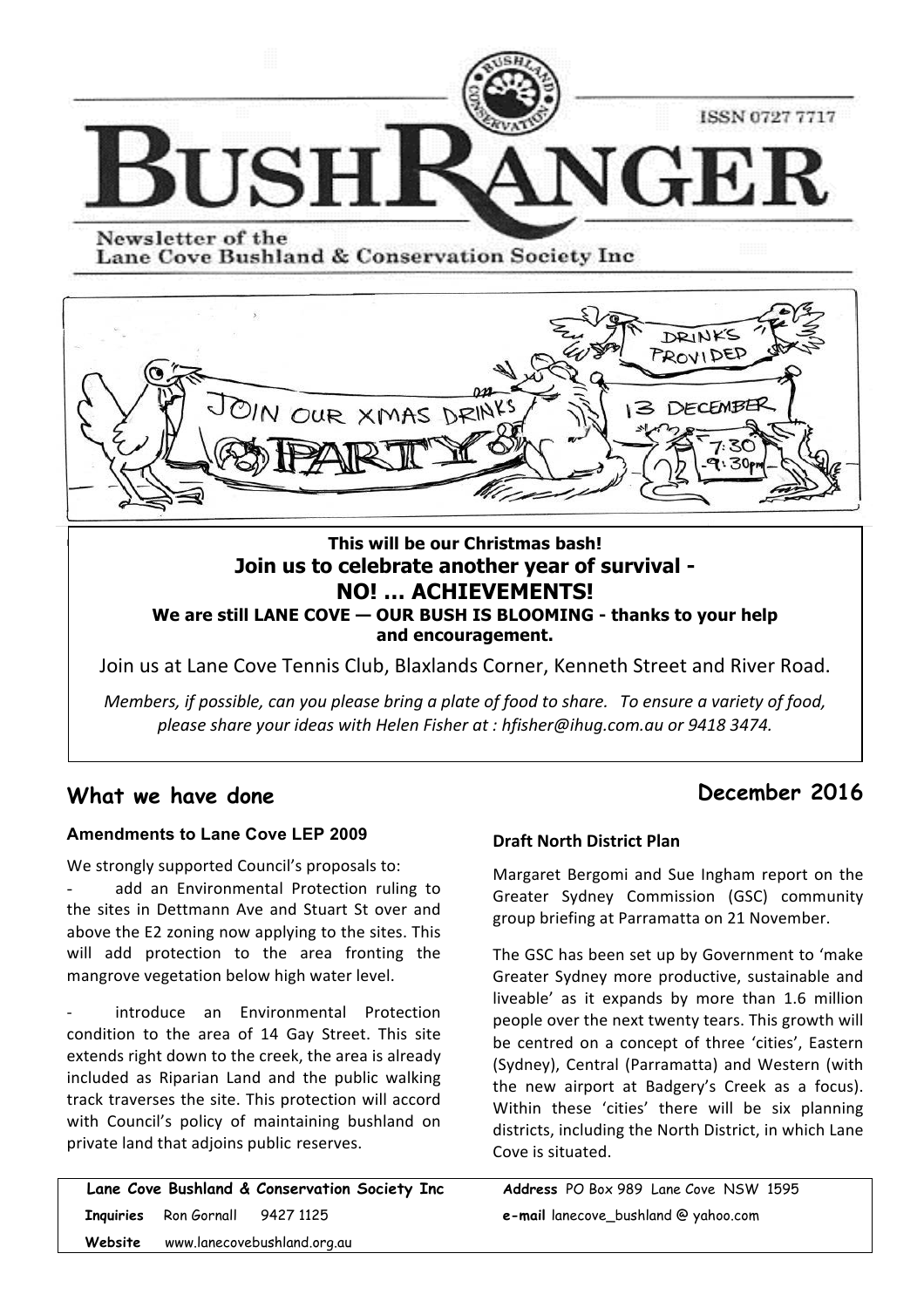A Draft North District Plan, which includes Lane Cove, is on public exhibition up until end of March 2017. It provides for an anticipated growth of population in Lane Cove of almost **15.000 people between 2016-2036.**

Councils will need to respond to 'Liveability Actions' which call for increased diversity in housing and increased housing capacity. The plan calls for the following actions from Lane Cove Council:

- monitor and support the delivery of Lane Cove's five-year housing target of 1,900 dwellings recognising significant growth in the precinct adjacent to St Leonards
- progress the priority precinct investigations at St Leonards/Crows Nest with Department of Planning and Environment
- work with the Commission and Transport for NSW to identify urban renewal opportunities that connect to Sydney Metro
- investigate local opportunities to address demand and diversity in and around local centres and infill areas.'

This means a new LEP process. 
'Planning proposals' (rezonings) will be considered by Council and will need GSC support before they proceed. Planning Panels have already been set up to consider planning proposals. There are many unanswered questions about how the large growth targets will be met while retaining (and improving) the liveability and environmental quality of the North District as the Draft Plan aims.

# All members are urged to visit the Greater **Sydney Commission website for details of the Draft North District Plan.**

**(http://www.greater.sydney/north-district).** 

## Note that the Plan includes open space for recreation but has little emphasis on *bushland* **and** *biodiversity.*

The Society will carefully review the Draft Plan over the coming months. We have already provided some input into the plan through the Forum convened by the Society last August and a site inspection of parts of Lane Cove with the Commissioner for the North District, Dr Deborah Dearing. 

Submissions on the Draft Plan will be accepted up until the close of the formal public exhibition at the end of March 2017. We will provide further information to the Society prior to making a submission.

### Sue Ingham's summary of issues that arose **from the GSC Forum:**

Infrastructure, Transport, Schools, Hospitals mentioned but should include sewerage and water as an issue.

Re zoning procedure needs clarification. If the District Planning Panels are in operation as of now, are they proceeding with DAs requiring rezoning immediately?

What say will the community have in complying medium density housing and DAs?

What controls will there be over inappropriate high rise?

The 6 districts overlap the 3 designated city centres. How will this be co ordinated - under which council's jurisdiction and which District Planning Panel?

The '30 minute city' i.e., 30 minutes from where you live to your work, was mentioned more than once. Nice ideal but denies the possibility of people moving or changing jobs.

"Zero carbon emissions by 2050" cannot be supported by any reliable data as there are too many variables. Classic example of GSC 'wish list'.

"All layers of government and services working together" is a mantra that has been expressed for decades without seeing a solution. "Cocreation not just collaboration with Transport  $NSW''$  – what does this mean specifically?

Questioned why 5% is the target for affordable housing, not more as in South Australia and overseas. Answer was not satisfactory: "starting off lower base", "can't endanger supply outcomes" (what does that mean? Must not alienate developers?) The question: 'Will the insertion of Council Administrators affect the District Plans?' was answered by saying they will await the outcome of the September 2017 elections, but did not answer the issue of radical changes in council structures meanwhile and their effect.

Need answer to the question of the relationship between GSC goals and current strategic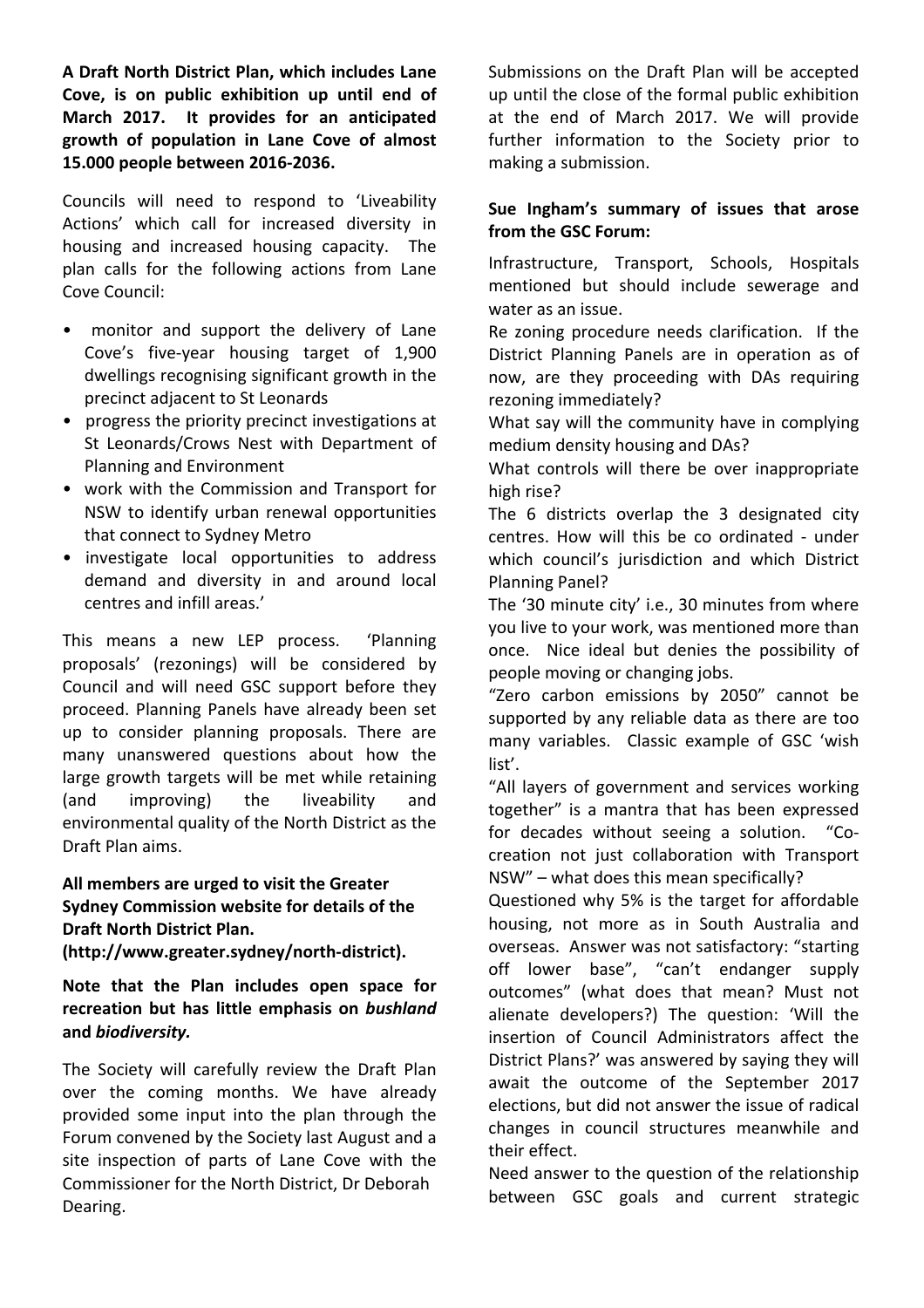planning such as Priority Precincts. Will GSC continue with these plans? It was indicated that the final arbiter of planning proposals and re zonings would be the District Planning Panels, not the Department of Planning or the PAC. Need to confirm?

# **In other news**

# **Biodiversity Update**

The NSW government's Crown Lands Management Bill and the Biodiversity Conservation Bill (aka land clearing legislation) passed both Houses of Parliament in early November. Listen for the bulldozers!

# **Maintaining and Enhancing our Urban Forests**

Essentially there is a conflict between the need to accommodate the expectation of continuing high population growth and the desire to maintain a desirable city to live in. The high population growth is totally undesirable but we have had plenty to say about that before.

Now turning to the ideal of having liveable cities, one of the major elements is adequate tree cover. This is not impossible to achieve if there is the political will to get the planning right. Given the attitudes of the current NSW government to trees, residents will need to make it loud and clear that they will not accept a continuation of current policies.

In North Sydney Council's Urban Forest Strategy document 2011, urban forest is defined as:

*… the totality of trees and shrubs on all public and private land in and around urban areas and is* measured as a canopy cover percentage of the *total area.* The canopy cover may vary in density depending on the vegetation type (eq almost solid cover under rainforest vegetation to more *open cover under woodland or eucalypt forests) however the canopy cover percentage for urban forest measurement purely measures the percentage of land that has tree or shrub vegetation (over 3m tall) above it, regardless of density.*

### **Benefits of Urban Forests**

*Reduction in the Urban Heat Island (UHI) Effect* Heat from the atmosphere is used in vegetation transpiration processes which convert water from leaves to water vapour. This has a cooling effect similar to that when humans perspire. Trees can transpire significant volumes of water and it has been estimated that a mature tree can transpire up to 150 L/day. In a hot dry location this produces a cooling effect similar to that of two air conditioners running for 20 hrs. Much of the urban landscape is paved and

devoid of vegetation. This means that there is usually little water available for evaporation, so most available natural energy is used to warm surfaces. Construction materials are dense, and  $m$ any – particularly dark-coloured surfaces like asphalt  $-$  are good at absorbing and storing solar radiation.

Trees are a very effective means of blocking the sun's radiation and, depending on the species and its maturity, up to 95% of the incoming radiation can be blocked. Trees can reduce a building's temperature by directly blocking radiation through windows and cooling the surrounding air, and can also keep the soil cool thus providing a sink for heat from the building. These effects have been quantified as reducing air temperatures in builtup areas by 1-5 degrees.

### *Reduction in Energy Demand*

A typical adaptation response to the lack of external cooling is reliance on air conditioning, which generates waste heat and contributes to greenhouse gas emissions. Studies in the US have indicated that 5 to 10% of electricity demand in cities is from air conditioners used to compensate urban heat island effects. Increases in peak energy demand drive up infrastructure costs and increase the risk of power cuts during heatwaves. Air conditioner use amounts to nearly one-third of the power consumed in Perth on the hottest days in February /March.

*Other Benefits:*

- Reduction in run-off and erosion during storms
- Improvement in water quality as the slowing of water run-off allows particulate matter to precipitate out and not pollute waterways

 **Website** www.lanecovebushland.org.au